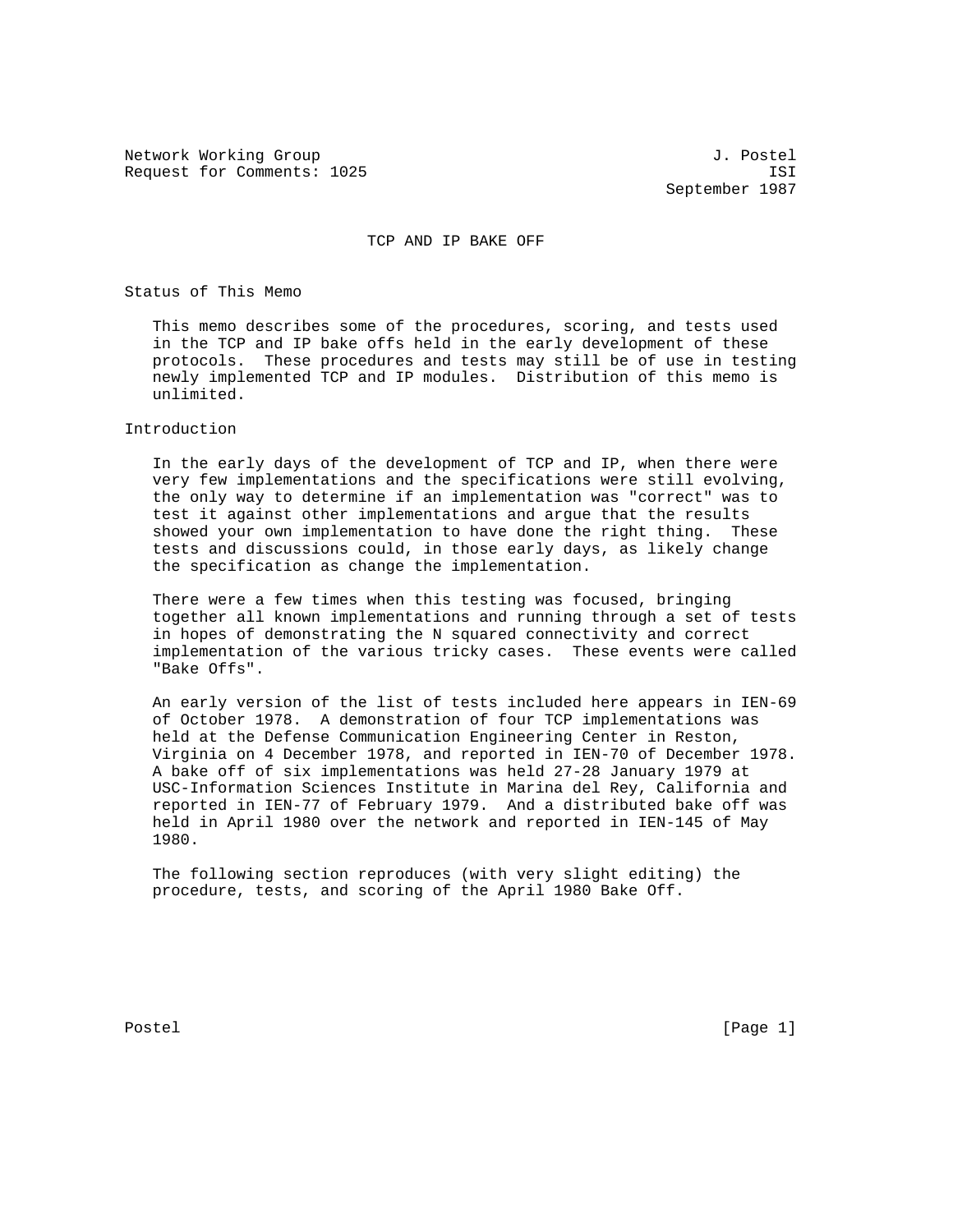## Procedure

 This is the procedure for the TCP and IP Bake Off. Each implementor of a TCP and IP is to perform the following tests and to report the results. In general, this is done by using a test program or user Telnet program to open connections to your own or other TCP implementations.

 Some test are made more interesting by the use of a "flakeway". A flakeway is a purposely flakey gateway. It should have control parameters that can be adjusted while it is running to specify a percentage of datagrams to be dropped, a percentage of datagrams to be corrupted and passed on, and a percentage of datagrams to be reordered so that they arrive in a different order than sent.

 Many of the following apply for each distinct TCP contacted (for example, in the Middleweight Division there is a possibility of 20 points for each other TCP in the Bake Off).

 Note Bene: Checksums must be enforced. No points will be awarded if the checksum test is disabled.

Featherweight Division

1 point for talking to yourself (opening a connection).

 1 point for saying something to yourself (sending and receiving data).

 1 point for gracefully ending the conversation (closing the connection without crashing).

 2 points for repeating the above without reinitializing the TCP.

5 points for a complete conversation via the testing gateway.

Middleweight Division

2 points for talking to someone else (opening a connection).

 2 points for saying something to someone else (sending and receiving data).

 2 points for gracefully ending the conversation (closing the connection without crashing).

Postel [Page 2]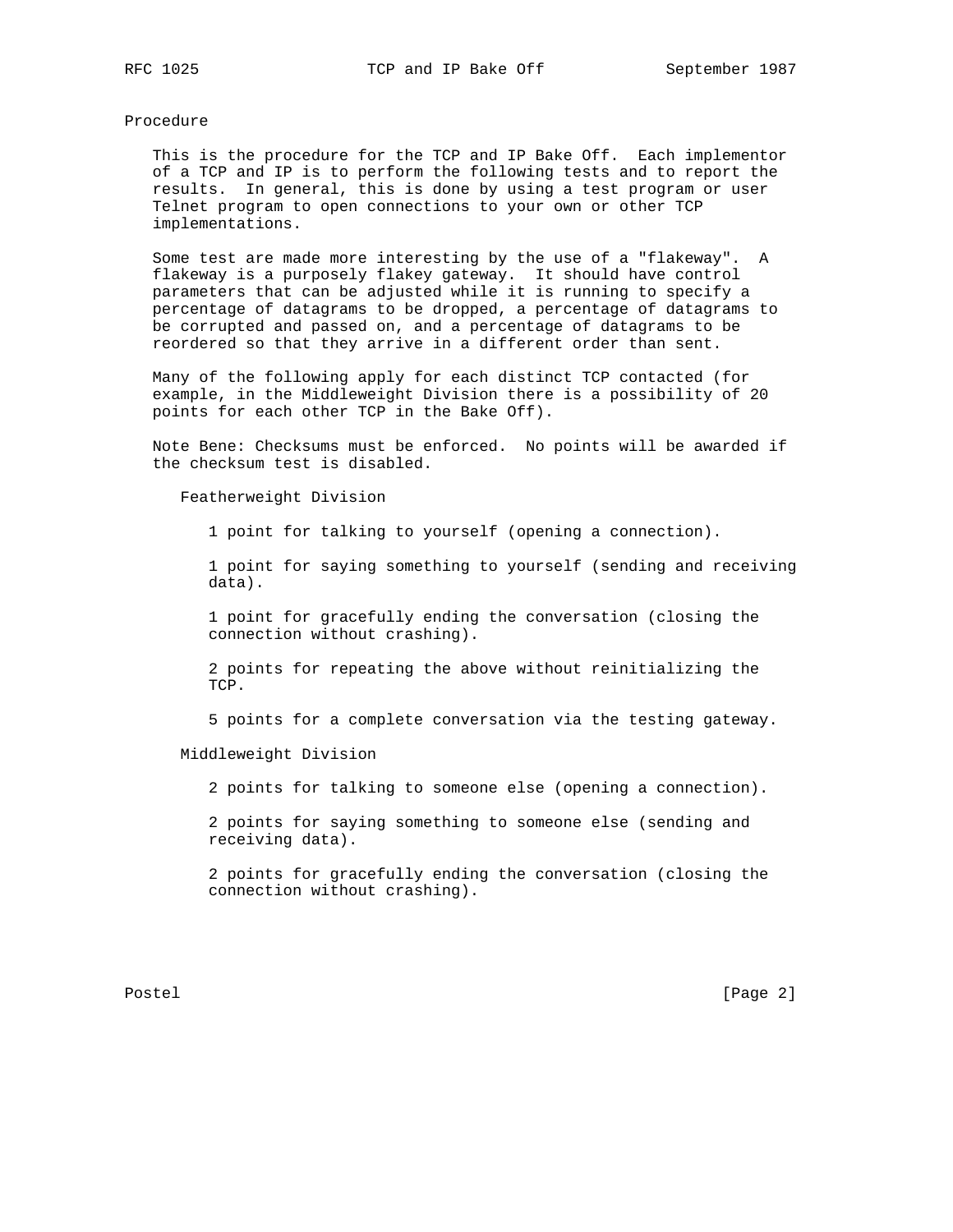RFC 1025 TCP and IP Bake Off September 1987

 4 points for repeating the above without reinitializing the TCP.

10 points for a complete conversation via the testing gateway.

Heavyweight Division

 10 points for being able to talk to more than one other TCP at the same time (multiple connections open and active simultaneously with different TCPs).

10 points for correctly handling urgent data.

10 points for correctly handling sequence number wraparound.

 10 points for correctly being able to process a "Kamikaze" packet (AKA nastygram, christmas tree packet, lamp test segment, et al.). That is, correctly handle a segment with the maximum combination of features at once (e.g., a SYN URG PUSH FIN segment with options and data).

 30 points for KOing your opponent with legal blows. (That is, operate a connection until one TCP or the other crashes, the surviving TCP has KOed the other. Legal blows are segments that meet the requirements of the specification.)

 20 points for KOing your opponent with dirty blows. (Dirty blows are segments that violate the requirements of the specification.)

 10 points for showing your opponents checksum test is faulty or disabled.

Host & Gateway IP Division

25 points for doing fragmentation and reassembly.

15 points for doing loose source route option.

15 points for doing strict source route option.

10 points for doing return route option.

10 points for using source quench messages.

10 points for using routing advice messages.

5 points for doing something with the type of service.

Postel [Page 3]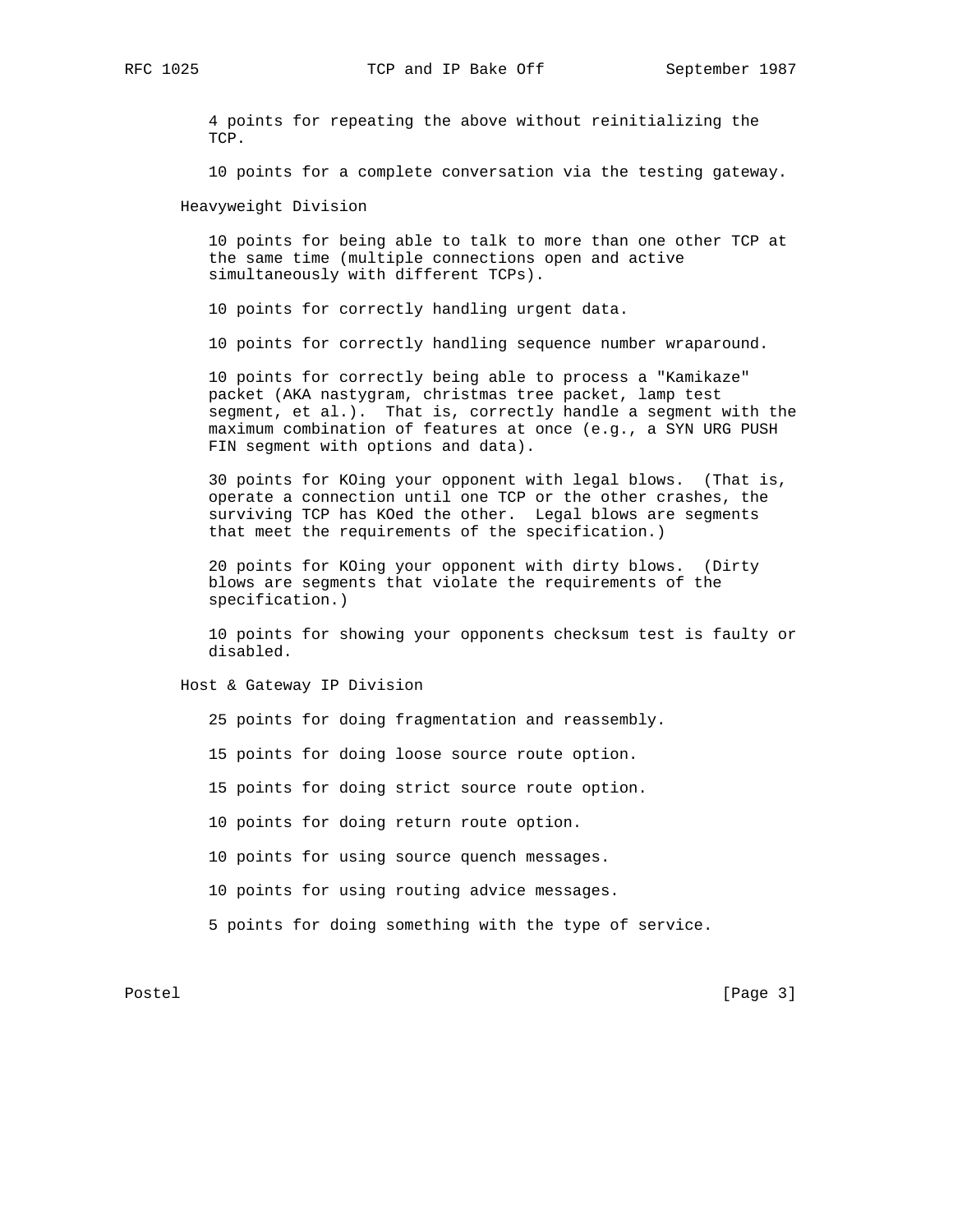5 points for doing something with the security option.

5 points for doing something with the timestamp option.

 5 points for showing that a gateway forwards datagrams without decreasing the time to live (showing a gateway is faulty).

 5 points for showing that a gateway forwards datagrams with the time to live equal zero (showing a gateway is faulty).

 10 points for showing that a gateway or hosts checksum test is faulty or disabled (showing a gateway is faulty).

Bonus Points

10 points for the best excuse.

20 points for the fewest excuses.

30 points for the longest conversation.

40 points for the most simultaneous connections.

 50 points for the most simultaneous connections with distinct TCPs.

### Tests

 The following tests have been identified for checking the capabilities of a TCP implementation. These may be useful in attempting to KO an opponent.

- 1. Single connection. Open & close a single connection many times.
- 2. Multi connections. Open several connections simultaneously. Two connections to the same socket (i.e., a-b and a-c) check proper separation of data.
- 3. Half Open Connection. Open a connection, crash local TCP and attempt to open same connection again.

Postel [Page 4] [Page 4]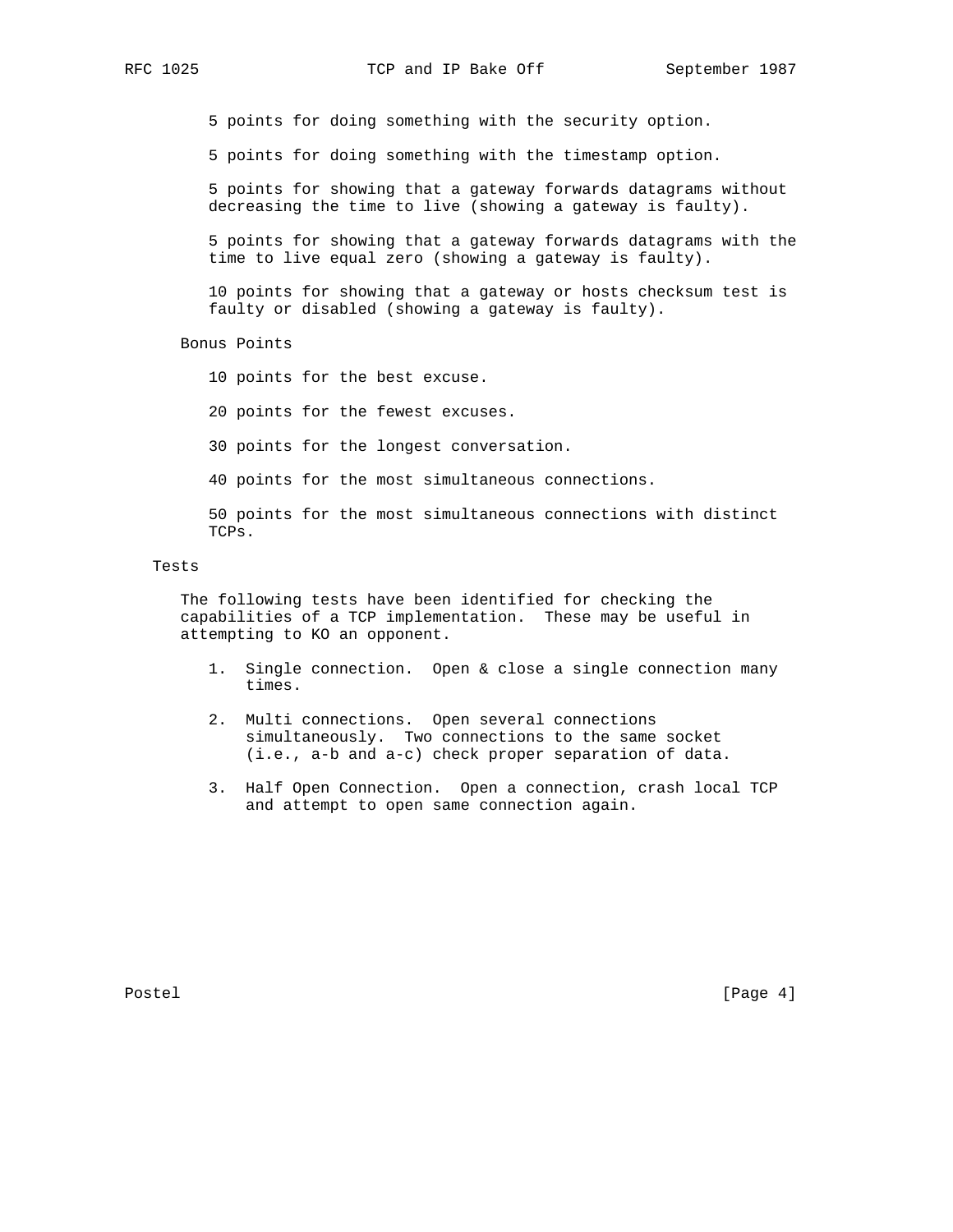4. Piggy-back Loop. Open connections via Telnet. user telnet--->TCP--->IP--->net--->IP--->TCP--->server telnet | V server telnet<---TCP<---IP<---net<---IP<---TCP<---user telnet | V user telnet--->... 5. Maximum connections. Open connections between a pair of

> 6. Refused connection. Open a connection to a non-accepting socket, does it get refused?

TCP until refused or worse.

- 7. Zero Window. Try to send data to a TCP that is presenting a zero window.
- 8. Fire Hose. Make many connections to data source ports, or connections to a data sink and send as fast as you can.
- 9. Urgent Test. Try to send data to a user program that only receives data when in urgent mode.
- 10. Kamikazi Segment. Send and receive nastygrams. A nastygram is a segment with SYN, EOL, URG, and FIN on and carrying one octet of data.
- 11. Sequence Wraparound. Test proper functioning when sequence numbers (a) pass 2\*\*31 (i.e., go from plus to "minus") and (b) pass 2\*\*32 (i.e., go from 2\*\*32-1 to 0).
- 12. Buffer size. With buffer size not equal to one, send data in segments of various sizes, use urgent occasionally.
- 13. Send a nastygram into a half open connection when the sequence number is about to wrap around.

Postel [Page 5]